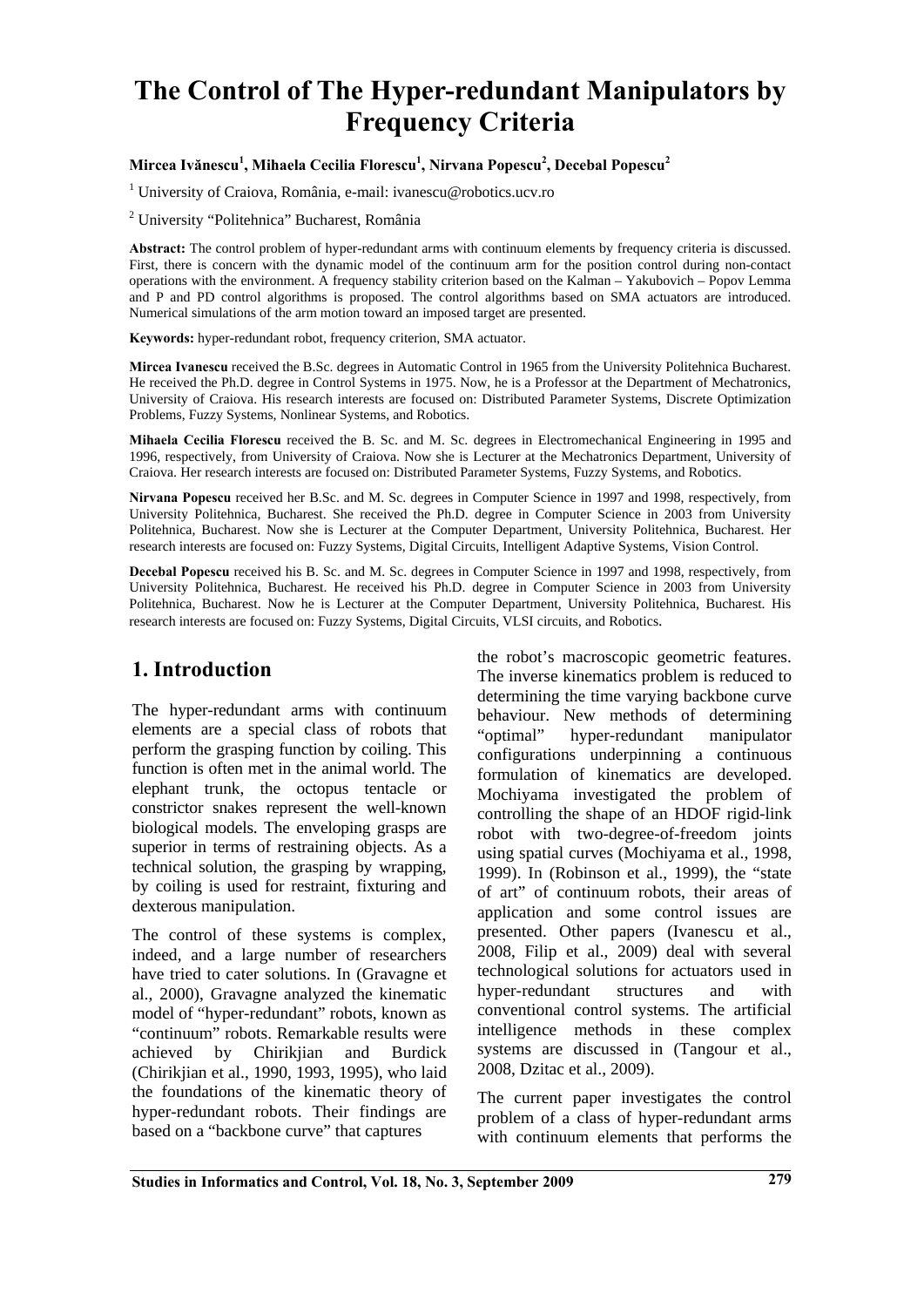grasping function by coiling. The dynamics of the arm during non-contact or contact operations with the environment are analyzed. The frequency criteria for the stability and control algorithms are also discussed. The paper is organized as follows: Section II presents technological and theoretical preliminaries; Section III studies the dynamic model for non-contact motions; Section IV presents a frequency criterion and position control law; Section V discusses the dynamics of the arm and load in a grasping function; Section VI presents an extension of the Popov criterion for this class of systems; Section VII verifies the control laws by computer simulation.

# **2. Technological and Theoretical Preliminaries**

The hyper-redundant technological models are complex structures that operate in 3D space, but the grasping function of these arms is, generally, a planar function. Accordingly, the model discussed in this paper is a 2D model.

The technological model basis is presented in Fig.1. It consists of layered structures that ensure the flexibility, driving and position measuring. The high flexibility is obtained by an elastic backbone rod. We assume that the backbone never bends past the "small strain region", where an applied stress produces strain that is recoverable and observes an approximately linear stress-strain relationship.

The driving layer is made up of two antagonistic SMA actuators, A and B, each of them having a number of SMA fibers that are connected to the ends of the beam and determine its bending by current control. These SMA fibers are well suited for grasping force control due to their high strength to weight ratio.





The measuring layer is represented by an electro-active polymer curvature sensor. This sensor is placed on the boundary of the beam and allows for its curvature measuring by the resistance measuring. The sensor system is completed by a number of force sensors placed at each terminal of the beam segment. A rubber envelope protects and isolates this layer structure from the operator environment.

The general form of the arm is shown in Figure 2. It consists of a number (*N*) of segments and the last *m* segments  $(m < N)$ represent the grasping terminals.



**Figure 2** 

As a theoretical model, we shall consider the beam in Figure 3.a with the length *L* and the thickness *l*. This beam has been deflected into a circular arc by a SMA fiber. The beam is composed of concentric arcs. The neutral arc defines the curvature of the beam,

$$
\chi = \frac{d\phi}{ds} \tag{2.1}
$$

where

$$
\phi = \frac{s}{R_c} \tag{2.2}
$$

represents the angle of the current position, *s* is the arc length from the origin, and  $R_c$  is the radix of the arc.

We denote the equivalent force developed by the SMA actuators at the end of the  $\text{beam}(s = L)$  by **T**, the force density and the distributed force along the beam exercised by the SMA fibers on the beam surface by *w* and *F*, respectively, and  $\tau$  is the equivalent moment of the beam.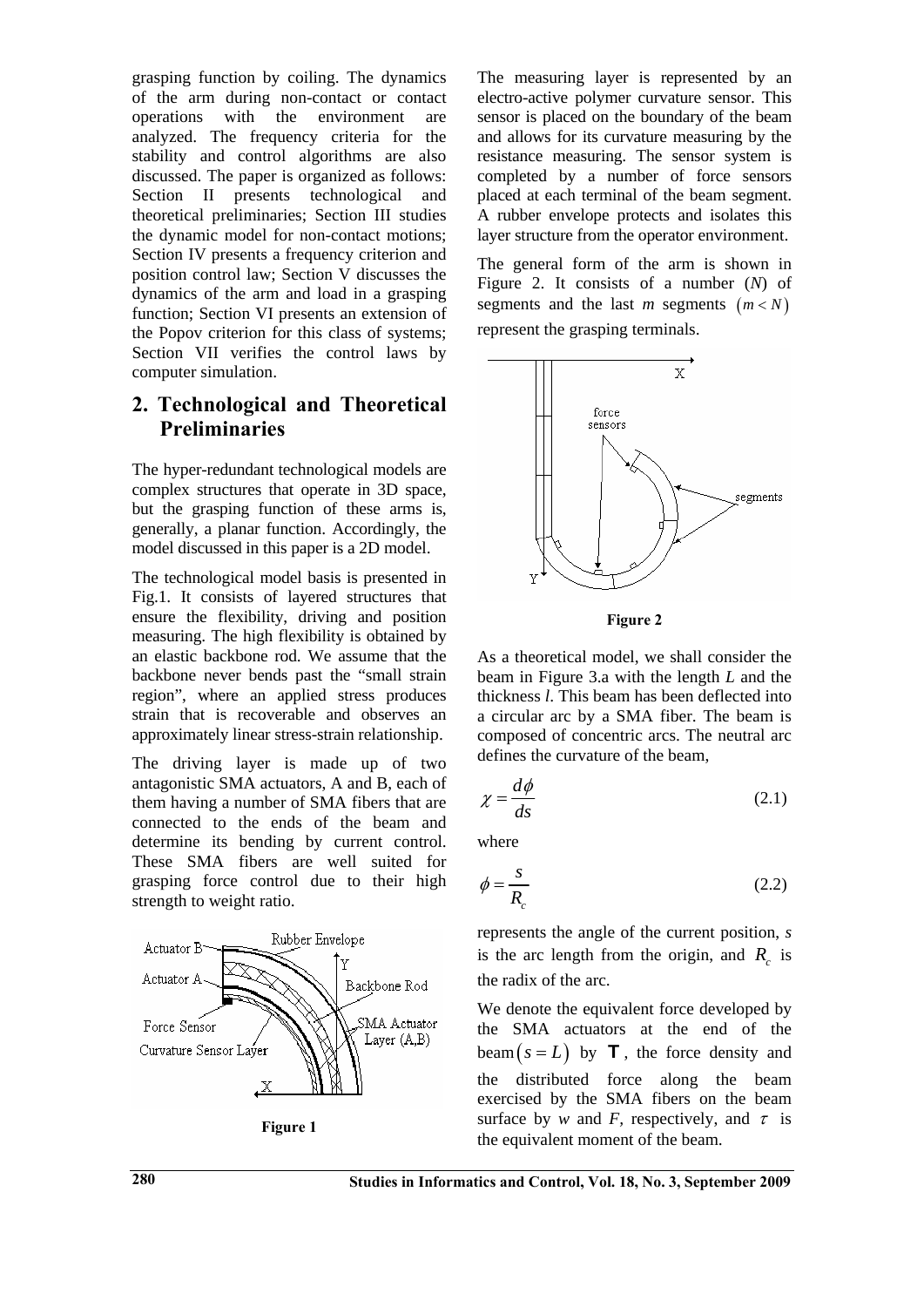

From (Camarillo et al., 2008), we have the following relations:

$$
w = \frac{dF}{ds} \tag{2.3}
$$

$$
w = \mathbf{T} \cdot \boldsymbol{\chi} \tag{2.4}
$$

$$
\tau = \mathbf{T} \cdot \frac{l}{2} \tag{2.5}
$$

$$
dF = \mathbf{T} \cdot d\phi \tag{2.6}
$$

Figure 3.b illustrates the backbone of the beam represented by the curve *C*. We can use a parameterization of the curve *C* based upon a continuous angle  $\theta(s)$ ,

$$
\theta = \frac{\pi}{2} - \phi \tag{2.7}
$$

and from (2.6)

$$
dF = -\mathbf{T} \cdot d\theta \tag{2.8}
$$



This relation allows us to estimate the variations of the force on the beam surface as a function of the angle coordinate variations for a specified force  $\mathsf T$  exercised by the actuators. These relations are shown in Fig.4. The position of a point *s* on the curve *C* is defined by the position vector  $r = r(s)$ ,  $s \in [0, L]$ . For a dynamic motion, the time variable will be introduced,  $r = r(s,t)$ ,

$$
r(s,t) = \begin{bmatrix} x(s,t) & y(s,t) \end{bmatrix}^T
$$
 (2.9)

The beam has the elastic modulus  $E<sub>b</sub>$ , the moment of inertia  $I_h$ , the bending stiffness  $E_b I_b$ , the linear mass density  $\rho_b$ and rotational inertial density  $I_{b_\rho}$ .

### **3. Dynamic Model**

The dynamic model of the arm can be derived by using the Hamilton principle (Mochiyama et al., 1998),

$$
\delta \int_{0}^{t} \left( T_{k} - V_{p} + W_{v} + W_{f} + L_{f} \right) dt = 0 \qquad (3.1)
$$

where  $T_k$  is the kinetic energy,  $V_p$  is the potential elastic energy (the gravitational potential energy is neglected for this lightweight arm),  $W_f$  and  $L_f$  are the work energies of the applied external forces and

**Studies in Informatics and Control, Vol. 18, No. 3, September 2009 281**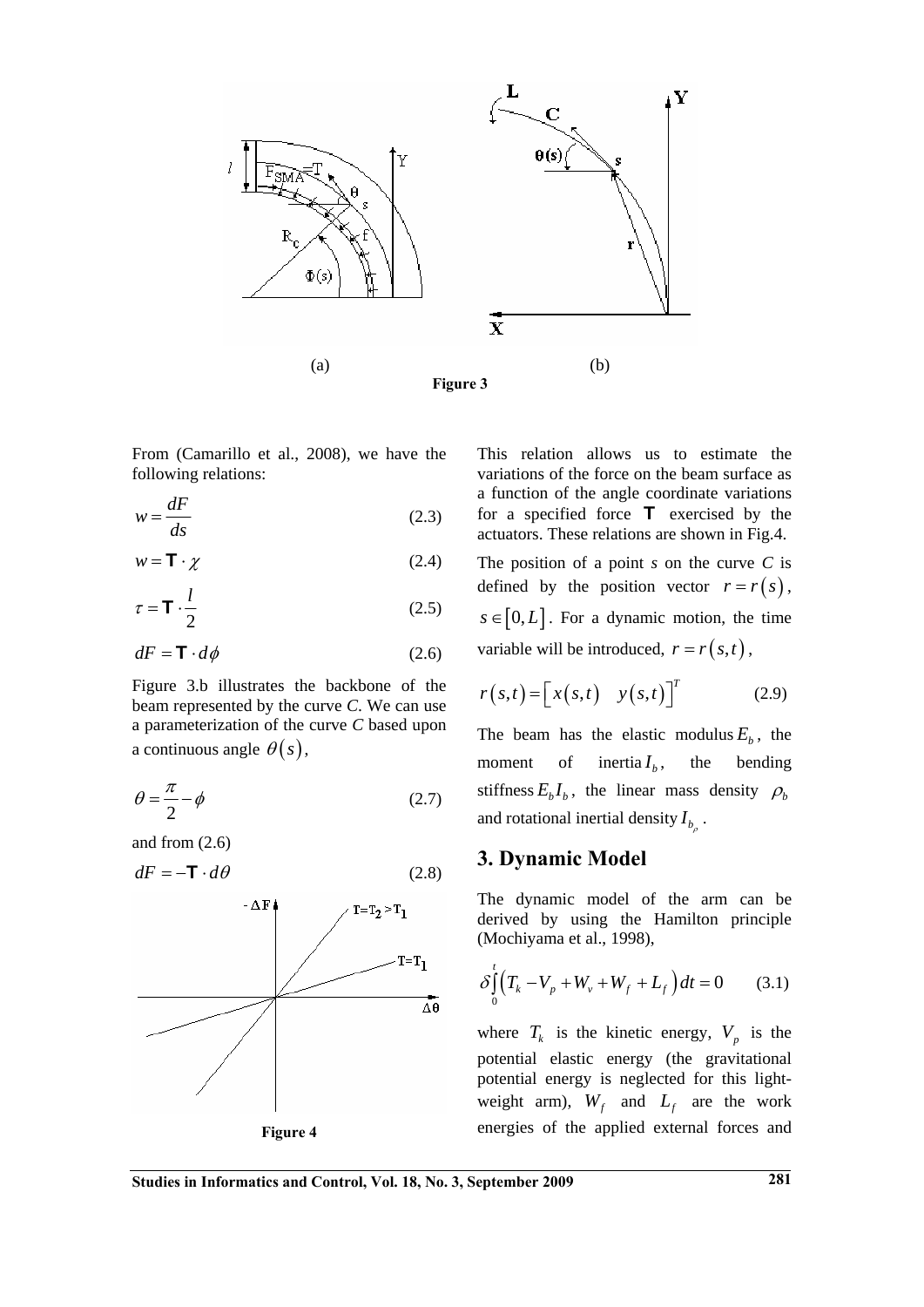$W<sub>v</sub>$  is the viscous damping work.

Using the same procedure as in (Gravagne et al., 2002), we have the partial differential equations of the arm

$$
I_{\rho b}\ddot{\theta}_b + b_b\dot{\theta}_b - E_b I_b \frac{\partial^2 \theta}{\partial s^2} + c_b F = 0 \tag{3.2}
$$

with the initial and boundary conditions

$$
\theta_b(0, s) = \theta_{b0}(s); \ \dot{\theta}(0, s) = 0 \tag{3.3}
$$
\n
$$
E_b I_b \cdot \frac{\partial \theta_b(t, L)}{\partial s} = \tau_L;
$$
\n
$$
\frac{\partial \theta_b(t, 0)}{\partial s} = 0;
$$
\n
$$
\frac{\partial \dot{\theta}_b(t, 0)}{\partial s} = 0;
$$
\n
$$
\frac{\partial \dot{\theta}_b(t, L)}{\partial s} = -\alpha_1 \theta_b(t, L) - \alpha_2 \dot{\theta}_b(t, L) \tag{3.4}
$$

where  $\theta_b = \theta_b(t, s)$ ,  $\dot{\theta}_b$  represents  $\theta _{b}\left( t,s\right)$ *t*  $\partial \theta_{\scriptscriptstyle\! R}$  $\frac{\partial (x, y)}{\partial t}$ , *b<sub>b</sub>* is the equivalent damping

coefficient of the beam,  $\alpha_1$ ,  $\alpha_2$  are the coefficients that determine the constraints on the boundary,  $\alpha_1 \geq 0$ ,  $\alpha_2 > 1$ , and  $\tau_L$  is the actuator input torque generated at the beam boundary  $s = L$ . From (2.5), it results that

$$
\tau_L(t) = \tau(L, t) = \frac{l}{2} \cdot \mathbf{T}
$$
 (3.5)

We consider that the initial and desired states of the system are given by the curves  $C_0$ ,  $C_d$ , respectively,

$$
C_0: \left(\theta_{b0}(s), \quad s \in [0, L]\right) \tag{3.6}
$$

$$
C_d: \left(\theta_{bd}\left(s\right), \quad s \in [0, L]\right) \tag{3.7}
$$

We define by  $e_b(t, s)$  the position error,

$$
e_b(t,s) = \Delta\theta(t,s) = \theta_b(t,s) - \theta_{bd}(s)
$$
 (3.8)

In terms of the error, the dynamic model (3.2)  $-$  (3.4) can be rewritten as

$$
I_{\rho b}\ddot{e}_b + b_b\dot{e}_b - E_b I_b \frac{\partial^2 e_b}{\partial s^2} + c_b f = 0 \tag{3.9}
$$

$$
E_b I_b \cdot \frac{\partial e_b(t, s)}{\partial s} = \tau^*
$$
 (3.10)

when  $f$ ,  $\tau^*$  are determined by the relations

$$
f = f(t, s) = F(t, s) - F_d(s)
$$
 (3.11)

$$
\tau^* = \tau^* (t) = \tau (t) - \tau_d \tag{3.12}
$$

and  $F_d$ ,  $\tau_d$  are the static backbone force and moment, respectively, applied by the actuators,

$$
-E_b I_b \cdot \frac{\partial^2 \theta_d}{\partial s^2} = F_d \tag{3.13}
$$

$$
E_b I_b \cdot \frac{\partial \theta_d (L)}{\partial s} = \tau_d \tag{3.14}
$$

The equation (3.9) can be rewritten in a matrix form,

$$
\dot{e} = A \frac{\partial^2 e}{\partial s^2} + Be + cf \tag{3.15}
$$

with initial and boundary conditions

$$
e(0, x) = e_0(x);
$$
  
\n
$$
e(t, 0) = 0;
$$
  
\n
$$
\frac{\partial e(t, 0)}{\partial s} = 0
$$
\n(3.16)

$$
E_b I_b \frac{\partial e_b(t, L)}{\partial s} = \tau^*
$$
\n(3.17)

$$
\frac{\partial \dot{e}_b(t,0)}{\partial s} = 0; \n\frac{\partial \dot{e}_b(t,L)}{\partial s} = -\alpha_1 e_b(t,L) - \alpha_2 \dot{e}_b(t,L)
$$
\n(3.18)

where

$$
e = \begin{bmatrix} e_b, & \dot{e}_b \end{bmatrix}^T \tag{3.19}
$$

$$
A = \begin{bmatrix} 0 & 0 \\ \frac{E_b I_b}{I_{b\rho}} & 0 \end{bmatrix}; B = \begin{bmatrix} 0 & 1 \\ 0 & -\frac{b_b}{I_{b\rho}} \end{bmatrix}
$$
 (3.20)

$$
c = \begin{bmatrix} 0 \\ -\frac{c_b}{I_{b\rho}} \end{bmatrix}; d = \begin{bmatrix} E_b I_b \\ 0 \end{bmatrix}
$$
 (3.21)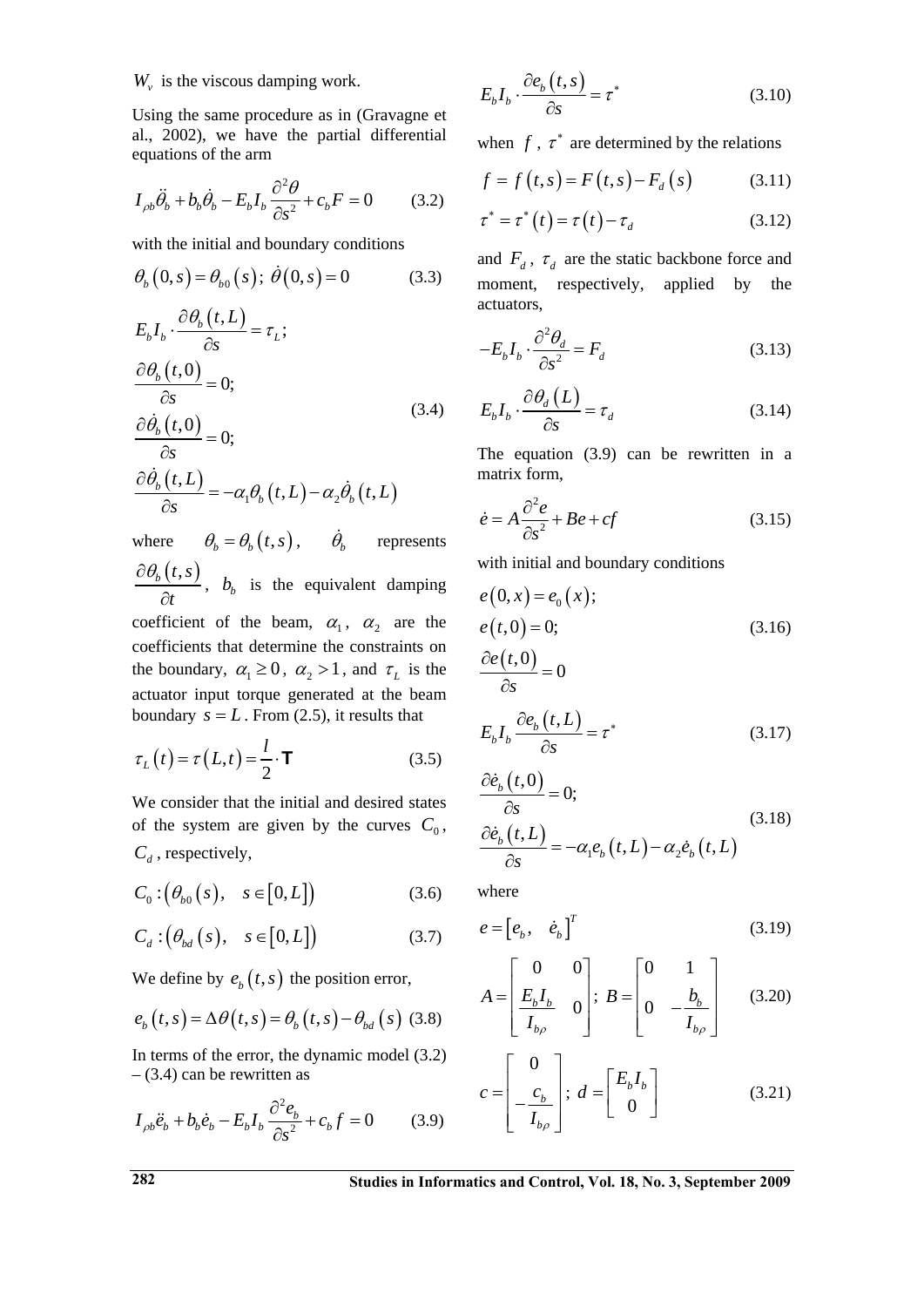## **4. Main Result**

The closed loop system of the arm is represented in Figure 5. The dynamic model is defined by equations  $(3.15) - (3.21)$ , and the control force  $f = \Delta F$  is generated by a linear variation of the angle error  $\Delta \theta$  with the gradient **T**. The magnitude  $\top$  is produced by the SMA fibers at the end of the beam.

$$
K = \begin{bmatrix} k_p & -1 & k_d \\ \overline{E_b I_b} & -1 & \overline{E_b I_b} \\ \alpha_1 & \alpha_2 - 1 \end{bmatrix} \tag{4.3}
$$

will be positive definite.

**Proof.** See Appendix.





**Theorem.** The closed loop system (Figure 5) is absolutely stable if:

(1)  $(-A + B)$  is a Hurwitzian matrix;

(2) the pair  $(-A+B,C)$  is completely controllable;

(3) there is a positive definite and symmetrical matrix P such that  $(A^T P + P A)$  is positive definite;

$$
(4) \frac{1}{\mathbf{T}} + \text{Re}\left[n^T\left(j\alpha\mathbf{I} - \left(-A+B\right)\right)^{-1}c\right] \ge 0 \tag{4.1}
$$

(5) the moment control law is

$$
\tau^*(t) = -k_p e_b(t, L) - k_d \dot{e}_b(t, L) \tag{4.2}
$$

where the coefficients  $k_{n}$ ,  $k_{d}$  are chosen so as to the matrix

#### **Remarks**

*Remark 1.* The condition  $(1) - (3)$  are easily verified for a beam with normal elastic properties. Condition (4) allows us to introduce a frequency criterion. If we denote this condition by

$$
G(j\omega) = n^T (j\omega I - (-A + B))^{-1} c \qquad (4.4)
$$

it can be easily graphically interpreted. Let  $\tilde{G}$  be the plot of  $G(j\omega)$  in the  $G(j\omega)$ -

plane. Condition (4) requires that the plot  $\tilde{G}$ cross the negative real axis at a point that lies to the right of the critical point defined by

$$
-\frac{1}{\mathbf{T}}
$$
 (Figure 6).



**Figure 6**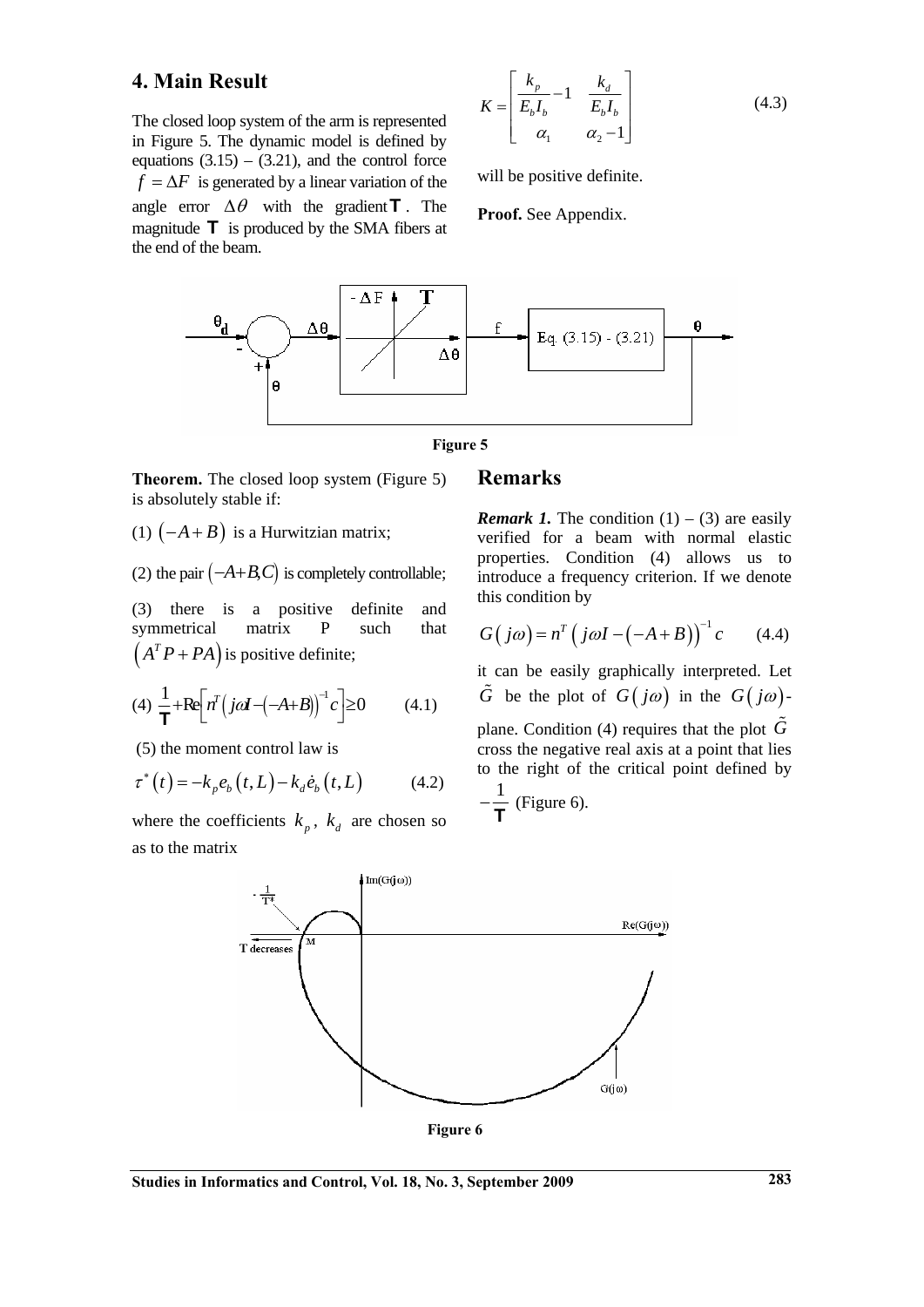Let *M* be the point of intersection of  $\tilde{G}$  with the real axis. This point defines the limit value of  $\mathbf{T} = \mathbf{T}^*$  that ensures the stability of the motion for a specified beam.

*Remark 2.* Condition (5) implies a PD boundary controller in the actuation system, but the derivative control component is difficult to be implemented by SMA actuators. A P control component is preferable instead:

$$
\tau^*(t) = -k_p e_b(t, L) \tag{4.5}
$$

and the positiveness condition of the matrix *K* is reduced to

$$
k_p > E_b I_b \tag{4.6}
$$

From  $(2.5)$  and  $(4.5)$  it results

$$
\left|\mathbf{T}\right| = \frac{2k_p \left|e_b\right|}{e} = \frac{2k_p \left|\Delta\theta\left(t, L\right)\right|}{l} \le \mathbf{T}^*
$$
 (4.7)

The upper limit of  $k_p$  can be obtained for the maximum value of  $\Delta \theta(t, L)$ , which can be evaluated by the curvature resistive sensor,

$$
\Delta \theta = k_R \left( R_d - R_0 \right) = k_R \Delta R \tag{4.8}
$$

where  $k<sub>R</sub>$  is a sensor proportionality coefficient, assumed to be constant for the domain of motion, and  $R_d$ ,  $R_0$  are the sensor resistances at the desired and initial position, respectively.

The lower limit of  $k_p$  is defined by the positiveness condition (4.6).

$$
E_b I_b < k_p \le \frac{\mathbf{T}^* l}{2k_R \cdot \Delta R} \tag{4.9}
$$

*Remark 3.* The tension  $\mathbf{T}$  is generated by the pair of antagonistic SMA actuators (Fig.1), each actuator consisting of *n* parallel fibers. Theoretical modeling and open loop experiments have shown that the antagonistic force response of the SMA actuators behaves like an integrator while the input current is applied (Camarillo et al., 2008). A current pulse-width modulated controller, in which the control variable is the duration of the input signal at constant current amplitude, is used.



**Figure 7** 

Figure 7 shows the rectangular current waves with the amplitude  $(I^*)^2$ , duration  $T_D$  and the force pulses generated by the SMA fibers. The average value of the force can be evaluated as

$$
F_{\rm SMA}^{med} = \lambda \cdot \left(I^*\right)^2 \cdot \frac{T_D^2}{T_p} \tag{4.10}
$$

where  $T_p$  is the wave period and

$$
\lambda = \frac{a_f n R_f}{2c_g} \tag{4.11}
$$

where *n* is the number of fibers,  $a<sub>f</sub>$  – the fiber cross sectional area,  $R_f$  – the fiber resistance, and  $c<sub>g</sub>$  is the material complex coefficient defined by the specific heat, latent heat, stress rate, austenite and finish temperatures and mass of the fiber.

Considering  $|\mathbf{T}| \approx F_{SMA}^{med}$ , and using the P control (4.5), we have

$$
T_D = \alpha \left( \left| e_b \left( t, L \right) \right| \right)^{1/2} \tag{4.12}
$$

where

$$
\alpha = \frac{1}{I^*} \left( \frac{2k_p T_p}{\lambda l} \right)^{1/2} \tag{4.13}
$$

A simpler control law of  $T<sub>D</sub>$  can be obtained if the wave generator ensures a constant ratio

$$
\frac{T_D}{T_P} = \beta \tag{4.14}
$$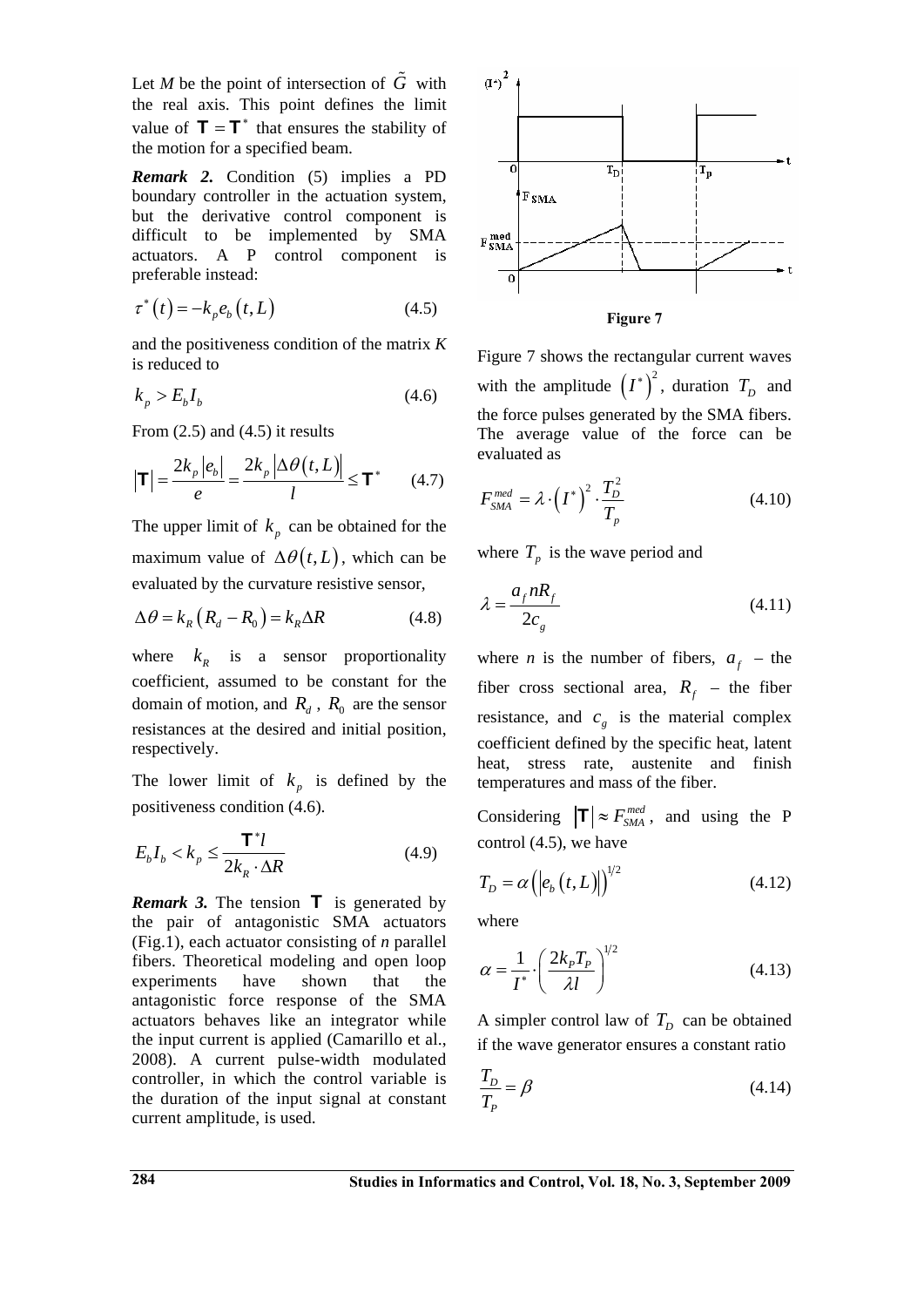In this case, the control algorithm of  $T_p$ becomes

$$
T_D = \alpha^* \cdot \left| e_b(t, L) \right| \tag{4.15}
$$

where

$$
\alpha^* = \frac{2k_P}{\left(I^*\right)^2 \cdot \lambda \beta l} \tag{4.16}
$$

Besides, the force inequality (4.7) can be expressed in terms of the limit of the current pulse duration  $T_D^*$ ,

$$
T_D^* \le \frac{1}{\left(I^*\right)^2 \cdot \lambda \beta} \cdot \mathbf{T}^* \tag{4.17}
$$

### **5. Simulation**

A hyper-redundant manipulator with 4 segments is considered. The parameters of the arm were selected run as follows: bending stiffness  $E_h I_h = 1$ , linear mass density  $\rho_{b} = 0.5 \frac{kg}{m}$ , rotational inertial density  $I_{ab} = 0.001 kg \cdot m^2$  and damping ratio 0.35. These constants are realistic for long thin backbone structures. The grasping function is exercised by the last three segments of the arm, the length of each arm segment is  $L = 1$ (Geometrical parameters are scaled.). The load is a cylinder with the radix  $R=1$ , bending stiffness  $E_a I_a = 0.2$ , rotational inertial density and damping ratio 0.22.

Figure 8 illustrates the grasping function of the arm. The initial position is a vertical one, and the arm motion by coiling of the arm can be seen.





Figure 9 shows the frequency plots of  $G(j\omega)$  and  $G(j\omega)$  for the position and force control, respectively.

The plot of  $G(j\omega)$  crosses the negative real axis at −0.14 , which imposes the limit of tension at  $T^* = 7.15N$ ; the plot of  $\tilde{G}(j\omega)$ crosses the negative real axis at  $-0.74$ , which corresponds to the critical value of the force sector at  $k^* = 1.3$ .

A *P* – control (4.5) with  $k_p = 24$  is applied and the force phase portrait is illustrated in Fig.10. Please note the convergence to zero of the force error, but, also, the transient response of the system determined by the *P* – control law and a low damping factor of the system.



### **6. Conclusions**

The paper treats the control problem of a hyper-redundant robot with continuum

**Studies in Informatics and Control, Vol. 18, No. 3, September 2009 285**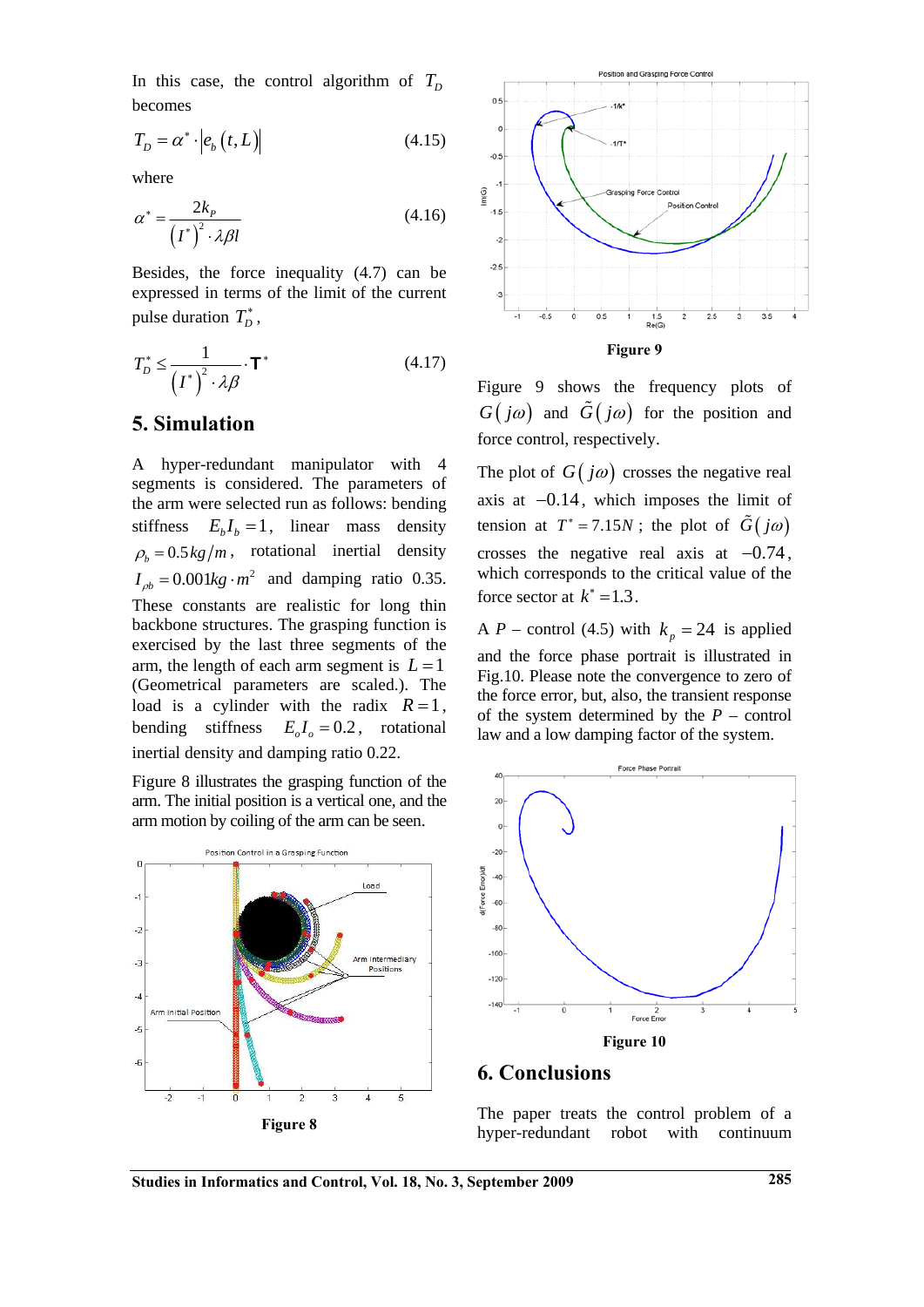elements that performs the coil function for grasping. The structure of the arm is given by flexible composite materials, as a layer structure, which ensures the flexibility, the driving and position measuring. First, the dynamic model of continuum arm for the position control during non-contact operations with environment is studied and a frequency stability criterion based on KYP Lemma is introduced. The P and PD control algorithms are proposed. The control algorithms based on SMA actuators are introduced. Numerical simulations of the arm motion toward a imposed target prove the correctitude of the solutions.

## **Appendix**

Consider the following Lyapunov functional,

$$
V = \int_{0}^{L} e^{T} Peds
$$
 (A.1.1)

where *P* is a  $(2 \times 2)$ , symmetrical and positive definite matrix.

The derivative of this functional will be

$$
\dot{V} = \int_{0}^{L} \left( \dot{e}^T P e + e^T P \dot{e} \right) ds \tag{A.1.2}
$$

and by substituting the equation (3.15), we have

$$
\dot{V} = \int_{0}^{L} \left[ \frac{\partial^2 e^T}{\partial s^2} A^T P e + e^T P A \frac{\partial^2 e}{\partial s^2} \right] + \left[ e^T B^T P e + e^T P B e \right] + 2e^T P c f \qquad ds
$$
\n(A.1.3)

By using the relation

$$
\frac{\partial^2 e^T}{\partial s^2} A^T P e = \frac{\partial}{\partial s} \left( \frac{\partial e^T}{\partial s} A^T P e \right) -
$$
  

$$
- \frac{\partial e^T}{\partial s} A^T P \frac{\partial e}{\partial s}
$$
 (A.1.4)

the derivative  $\dot{V}$  will be

$$
\dot{V} = \int_{0}^{L} \left[ -\left( \frac{\partial e^{T}}{\partial s} \left( A^{T} P + P A \right) \frac{\partial e}{\partial s} \right) + \right] ds +
$$

$$
+ \left( e^{T} \left( A^{T} P + P A \right) \frac{\partial e}{\partial s} \right) \Big|_{0}^{L}
$$

$$
+ \left( e^{T} \left( A^{T} P + P A \right) \frac{\partial e}{\partial s} \Big|_{0}^{L} \right)
$$
(A.1.5)

By using the inequality (Mihlin, 1970) and the condition (3) (Theorem)

$$
\int_{0}^{L} \frac{\partial e^{T}}{\partial s} \left( A^{T} P + P A \right) \frac{\partial e}{\partial s} ds \ge
$$
\n
$$
\geq \int_{0}^{L} e^{T} \left( A^{T} P + P A \right) e ds - , \qquad (A.1.6)
$$
\n
$$
- \left( e^{T} \left( A^{T} P + P A \right) e \right) \Big|_{0}^{L}
$$

the relation (A.1.5) becomes

$$
\dot{V} \leq \int_{0}^{L} \left( e^{T} \left( \left( -A + B \right)^{T} P + \right) e + \right) + 2e^{T} \left( Pc - \frac{1}{2}n \right) \cdot f + e^{T} n f \right) + \left( e^{T} \left( A^{T} P + P A \right) \left( e + \frac{\partial e}{\partial s} \right) \right) \Big|_{0}^{L}
$$
\n(A.1.7)

If the condition (1) (Theorem) is verified and the conditions of the Yakubovich – Kalman – Popov Lemma are met (Slotine et al., 1991)

$$
(-A + B)^{T} P + P(-A + B) = -QQ^{T} (A.1.8)
$$

$$
Pc - \frac{1}{2}n = \sqrt{k^{-1}}Q
$$
 (A.1.9)

where  $O$  is a vector,  $k$  is chosen as

$$
k = T \tag{A.1.10}
$$

and

$$
n = \begin{bmatrix} 1, & 0 \end{bmatrix}^T
$$
 (A.1.11)

The condition of the frequency domain of the YKP Lemma becomes

$$
\frac{1}{T} + \text{Re}\left[n^T \left(j\omega I - \left(-A + B\right)\right)^{-1} c\right] \ge 0
$$
\n(A.1.12)

Substituting  $(A.1.8) - (A.1.11)$  in  $(A.1.7)$ , with the boundary control given by the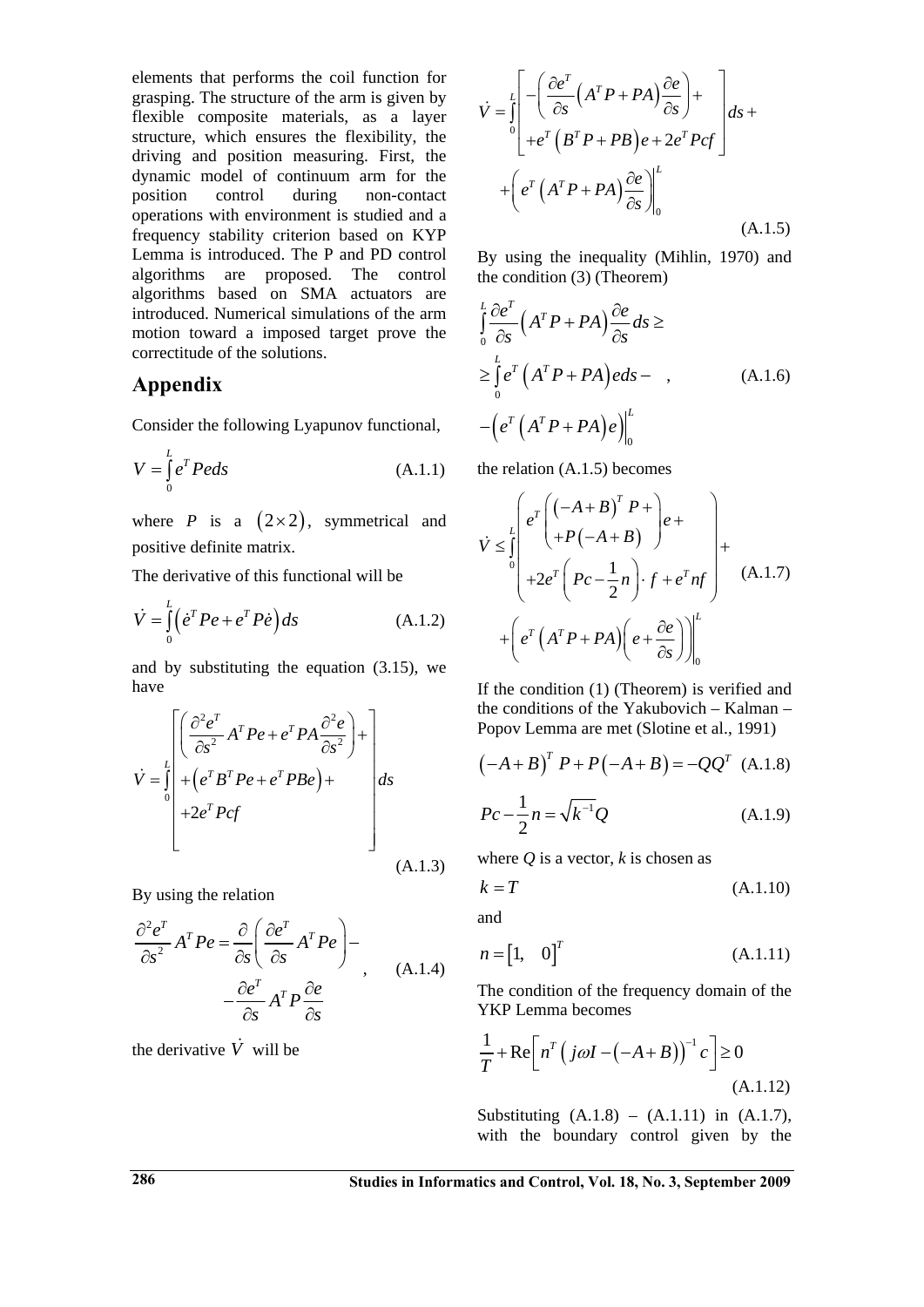condition 5 and the boundary conditions (3.18), this inequality becomes

$$
\dot{V} \le -\int_{0}^{L} \left( e^{T} Q - \sqrt{T^{-1}} f \right)^{2} ds -
$$
\n
$$
-e_{L}^{T} \left( A^{T} P + P A \right) Ke_{L}
$$
\n(A.1.13)

where

$$
e_L = \left[ e_{\theta} \left( t, L \right) \quad e_{\dot{\theta}} \left( t, L \right) \right]^T \tag{A.1.14}
$$

and *K* is a positive definite matrix defined by (4.3).

By using the condition  $(3)$  and  $(5)$ , we can infer that

$$
\dot{V} \le 0 \tag{A.1.15}
$$

Q. E. D.

### **REFERENCES**

- 1. CAMARILLO, D., C. MILNE, **Mechanics Modeling of Tendon – Driven Continuum Manipulators**, IEEE Trans. On Robotics, vol. 24, no. 6, December 2008, pp. 1262 – 1273.
- 2. CHIRIKJIAN, G. S., J. W. BURDICK, **An Obstacle Avoidance Algorithm for Hyper-redundant Manipulators**, Proc. IEEE Int. Conf. on Robotics and Automation, Cincinnati, Ohio, May 1990, pp. 625 - 631.
- 3. CHIRIKJIAN, G. S., **A General Numerical Method for Hyperredundant Manipulator Inverse Kinematics**, Proc. IEEE Int. Conf. Rob. and Aut., Atlanta, May 1993, pp. 107-112.
- 4. CHIRIKJIAN, G.S., J. W. BURDICK, **Kinematically Optimal Hyperredundant Manipulator Configurations**, IEEE Trans. Robotics and Automation, vol. 11, no. 6, Dec. 1995, pp. 794 - 798.
- 5. DZITAC, I., B. E. BARBAT, **Artificial Intelligence + Distributed Systems = Agents**, Int. J. of Computers, Communications & Control, vol. 4, no. 1, 2009, pp.  $17 - 26$ .
- 6. FILIP, F.G., K. LEIVISKA, **Large-scale Complex Systems, In: Springer**

**Handbook of Automation**, Springer Dordrecht, 2009, pp. 619 – 638.

- 7. GRANT, D., V. HAYWARD, **Constrained Force Control of Shape Memory Alloy Actuators**, Proc. ICRA 2000, San Francisco, pp. 1314 – 1320.
- 8. GRAVAGNE, I. A., C. D. RAHN, I. D. WALKER, **Good Vibrations: A Vibration Damping Setpoint Controller for Continuum Robots**, Proc. 2001 IEEE Int. Conf. on Robotics and Automation, May 21-26, 2001, Seoul, Korea, pp. 3877-3884.
- 9. GRAVAGNE, I. A., I. D. WALKER, **Kinematic Transformations for Remotely-Actuated Planar Continuum Robots**, Proc. 2000 IEEE Int. Conf. on Robotics and Automation, San Francisco, April 2000, pp. 19-26.
- 10. GRAVAGNE, I. A., I. D. WALKER, **On**  the Kinematics of Remotely **Actuated Continuum Robots**, Proc. 2000 IEEE Int. Conf. on Robotics and Automation, San Francisco, April 2000, pp. 2544-2550.
- 11. GRAVAGNE, I. A., I. D. WALKER, **Uniform Regulation of a Multi-Section Continuum Manipulator**, Proc. IEEE Int. Conf. on Rob. and Aut, Washington, A1-15, May 2002, pp. 1519-1524.
- 12. HEMAMI, A., **Design of Light Weight Flexible Robot Arm**, Robots 8 Conference Proceedings, Detroit, USA, June 1984, pp. 1623-1640.
- 13. IVANESCU, M., M. C. FLORESCU, N. POPESCU, A. POPESCU, **Compliance Control of a Hyperredundan**t, Studies in Informatics and Control, vol. 17, no. 2, 2008, pp. 134 – 148.
- 14. MIHLIN, S. G., **Variationnie Metodi b Matematiceskvi Fizike**, Nauka, Moscva, 1970 (Russian).
- 15. MOCHIYAMA, H., H. KOBAYASHI, **The Shape Jacobian of a Manipulator with Hyper Degrees of Freedom**, Proc. 1999 IEEE Int. Conf. on Robotics and Automation, Detroit, May 1999, pp. 2837- 2842.
- 16. MOCHIYAMA, H., E. SHIMEURA, H. KOBAYASHI, **Direct Kinematics of**

**Studies in Informatics and Control, Vol. 18, No. 3, September 2009 287**